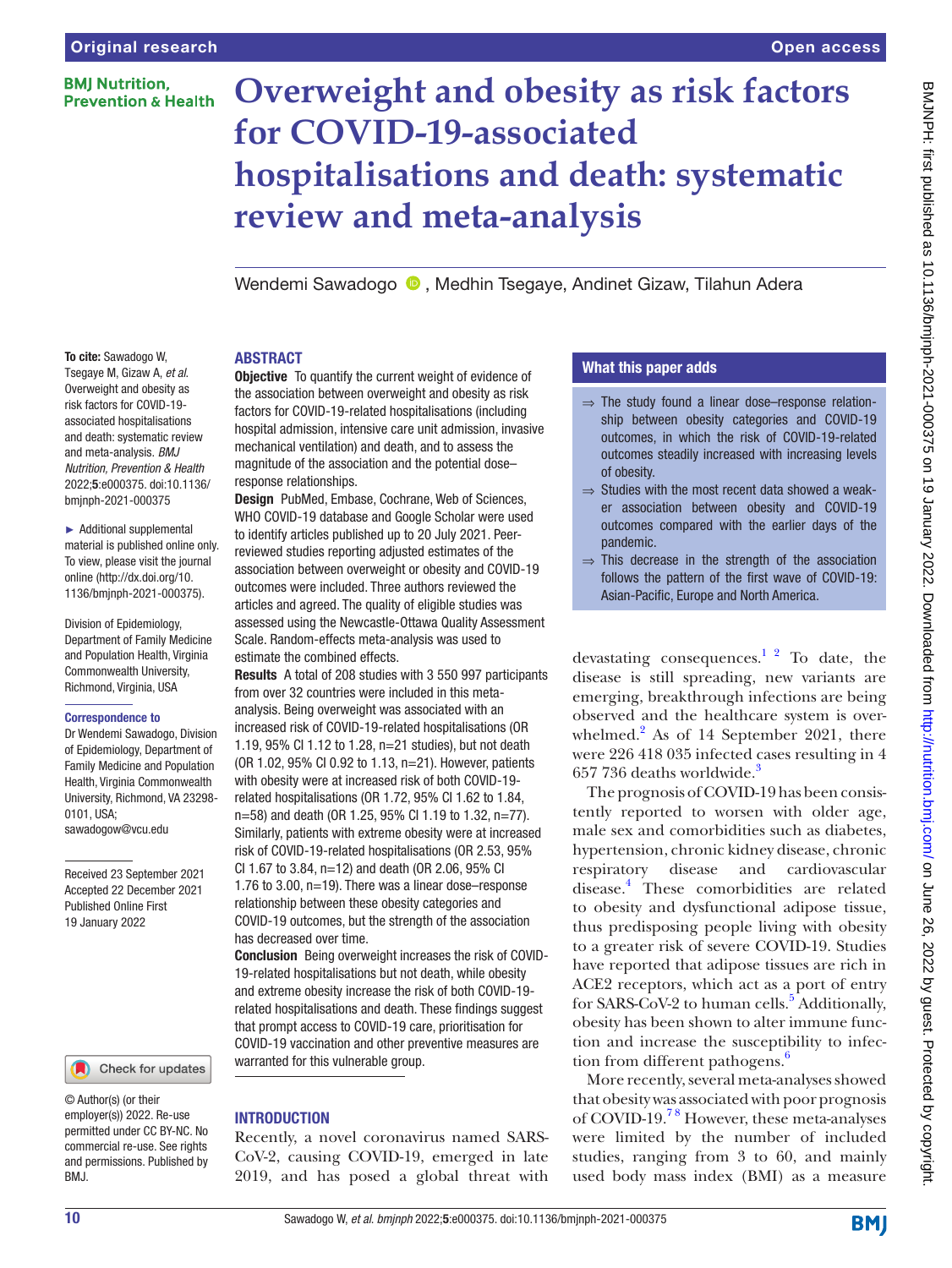## BMJ Nutrition, Prevention & Health

of obesity. Additionally, since the virus is changing, and the literature has been constantly evolving, it is important to reassess the risk of poor outcomes associated with obesity and summarise the current weight of evidence. This review aims to quantify the association between overweight or obesity and COVID-19-related hospitalisations (including hospital admission, intensive care unit (ICU) admission, invasive mechanical ventilation (IMV)) and death, and to assess the magnitude of the association and the potential dose–response relationships.

#### **METHODS**

#### Protocol writing and registration

The protocol for this review was registered with the International Prospective Register of Systematic Reviews (identification number CRD42020198718). This systematic review was conducted based on the Preferred Reporting Items for Systematic Reviews and Meta-Analyses statement.<sup>[9](#page-8-7)</sup>

#### Search strategy

We searched PubMed, Embase, Cochrane, Web of Sciences, WHO COVID-19 database, Google Scholar, followed by a hand search of the reference lists of related articles and reviews for studies published up to 20 July 2021. The search strategy included a combination of keywords and Medical Subject Headings (MeSH) for the concepts of COVID-19 and obesity. The following search strategy was used in PubMed and then adapted to other databases: (Covid-19 OR corona virus disease 2019 OR Novel corona virus OR novel corona OR SARS Cov-2 OR severe acute respiratory syndrome corona virus-2 OR 2019 novel coronavirus disease OR COVID-19 pandemic OR SARS-CoV-2 infection OR COVID-19 virus disease OR 2019 novel coronavirus infection OR 2019-nCoV infection OR coronavirus disease 2019 OR coronavirus disease-19 OR 2019-nCoV disease OR COVID-19 virus infection OR novel corona OR Wuhan coronavirus OR 2019 novel coronavirus OR 2019-nCoV OR Wuhan seafood market pneumonia virus OR COVID 19 virus OR coronavirus disease 2019 virus OR 'SARS-CoV-2'[MeSH] OR 'COVID-19'[MeSH]) AND (Obesity OR BMI OR Overweight OR over nutrition OR fat OR adiposity OR Body Mass index OR Weight OR height OR obese OR underweight OR normal weight OR malnutrition OR nutritional status OR Neck circumference OR Waist circumference OR Waist to hip ratio OR Visceral Adipose Tissue OR 'obesity'[MeSH Terms] OR 'overweight'[MeSH Terms] OR 'nutritional status'[MeSH Terms] OR 'adipose tissue'[MeSH Terms] OR 'body mass index'[MeSH Terms] OR 'malnutrition'[MeSH Terms] OR 'waist circumference'[MeSH Terms] OR 'intra-abdominal fat'[MeSH Terms] OR 'waist-hip ratio'[MeSH Term]). Initial study eligibility was assessed by reviewing titles and abstracts and was carried out independently by two of the authors (WS/ MT). These two authors then independently carried out

full-text screening, with any disagreement being resolved by consulting a third author (TA).

#### Inclusion/exclusion criteria

The inclusion criteria included (1) cohort studies (prospective and retrospective), case–control studies and cross-sectional studies, (2) studies with effect estimates on the association between overweight or obesity and COVID-19 outcomes, (3) written in English, (4) peer reviewed, and (5) adjusted for at least one covariate.

The exclusion criteria were (1) studies conducted in non-human subjects or in vitro, (2) infection of unspecific coronaviruses or other respiratory viruses, (3) duplicate studies or overlapping data, (4) articles without available full text or abstract only, and (5) commentaries and reviews.

#### Data extraction

We developed a standardised form to extract information from each study. The main components were the study characteristics (title, author, country, journal, publication date), the study design (design, sample size, participants, outcomes and exposure definition, covariates), the results (effect estimates and 95% CI) and limitations. Corresponding authors whose articles lack the above details were contacted via email for further information. Data were extracted by two authors (WS/MT) and verified by a third author (AG). Where multiple studies used the same data source, we included the study with the most recent data.

#### Exposure variable

BMI and non-BMI measures were used as indicators to reflect obesity status. Non-BMI-defined obesity included neck circumference, waist circumference, waist-to-hip ratio and visceral adipose tissue. BMI-defined obesity included BMI as a continuous variable and categorised BMI. The categorisation was based on the geographic location of the included studies. For studies conducted in Asian-Pacific countries, $^{10}$  $^{10}$  $^{10}$  normal weight was defined as BMI (18.5–22.9 kg/m<sup>2</sup>), overweight BMI (23–24.9 kg/ m<sup>2</sup>), obese BMI ≥25 kg/m<sup>2</sup> and extreme obese BMI ≥30 kg/m<sup>2</sup> . Similarly, for studies conducted in non-Asian-Pacific countries, $\frac{11}{11}$  $\frac{11}{11}$  $\frac{11}{11}$  normal weight was defined as BMI  $(18.5-24.9 \text{ kg/m}^2)$ , overweight BMI  $(25-29.9 \text{ kg/m}^2)$ , obese BMI ≥30 kg/m<sup>2</sup> and extreme obese BMI ≥40 kg/  $m<sup>2</sup>$ .

#### Outcome variables

Diagnosis with SARS-CoV-2 was defined by a positive reverse transcription polymerase chain reaction (RT-PCR) assay from a nasopharyngeal sample. Three categories of outcomes were considered in the present analysis. The first category included studies that reported a single outcome such as hospital admission, ICU admission, intubation or IMV and death. The second category included studies that reported endpoints with two or more combinations of the following: hospital admission, ICU, IMV, death or other conditions pertaining to a severe disease.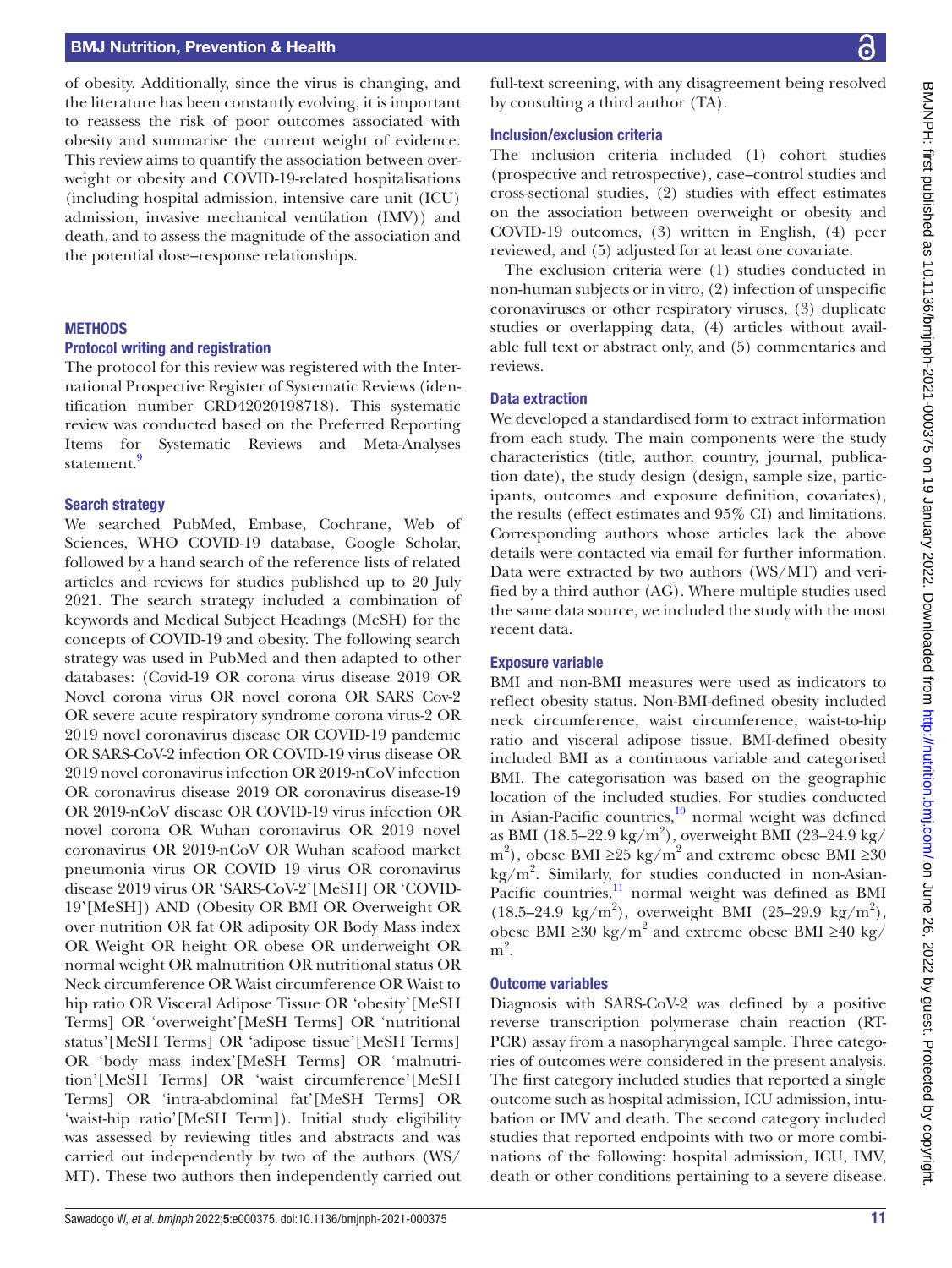

<span id="page-2-0"></span>Figure 1 Flow chart of the literature selection process.

In the third category, hospital admission, ICU and IMV were pooled to provide an estimate for COVID-19-related hospitalisations.

## **Covariates**

Based on the current knowledge of the risk factors of severe COVID-19, we identified the following covariates as most important confounders: age, sex, race/ethnicity, socioeconomic status and comorbidities (cardiovascular diseases, diabetes mellitus, chronic kidney disease, chronic pulmonary diseases).

## Quality assessment

The Newcastle-Ottawa Quality Assessment Scale was used to assess the risk of bias in the included studies. One reviewer (WS) independently assessed the quality of the studies, and a second reviewer (MT) verified the evaluation. Any disagreements were resolved by consulting a third reviewer (TA).

## Data analysis

We summarised the associations between obesity and COVID-19-related outcomes through a random-effects meta-analysis using the methods suggested by DerSimonian and Laird.[12](#page-8-10) RevMan V.5.4 (Cochrane Collaboration) was used to analyse the data and associated adjusted ORs and 95% CIs were reported. Funnel plots were used to visually assess publication bias.

Studies from the general population were analysed separately from studies of restricted (by age, sex, race/ ethnicity, disease or condition) populations. The analysis was performed for obesity categories (overweight, obese, extreme obese) compared with normal weight or non-obese, and the outcomes of hospital admission, ICU, IMV, death and combinations of outcomes. We further combined obese versus normal weight and obese versus non-obese into obese and similarly for extreme obese. Then, we visually assess dose–response relationships by plotting the pooled OR versus obesity categories. An analysis by year of publication and geographic location

<span id="page-2-1"></span>

| Characteristics of included studies<br>Table 1                                                                                                                                             |             |               |  |  |  |  |
|--------------------------------------------------------------------------------------------------------------------------------------------------------------------------------------------|-------------|---------------|--|--|--|--|
| <b>Characteristics</b>                                                                                                                                                                     | Studies (n) | $\frac{0}{0}$ |  |  |  |  |
| Country                                                                                                                                                                                    |             |               |  |  |  |  |
| <b>USA</b>                                                                                                                                                                                 | 77          | 37.02         |  |  |  |  |
| France                                                                                                                                                                                     | 19          | 9.13          |  |  |  |  |
| China                                                                                                                                                                                      | 17          | 8.17          |  |  |  |  |
| Italy                                                                                                                                                                                      | 14          | 6.73          |  |  |  |  |
| England                                                                                                                                                                                    | 14          | 6.73          |  |  |  |  |
| Mexico                                                                                                                                                                                     | 11          | 5.29          |  |  |  |  |
| Multi-county                                                                                                                                                                               | 8           | 3.85          |  |  |  |  |
| <b>Brazil</b>                                                                                                                                                                              | 7           | 3.37          |  |  |  |  |
| Spain                                                                                                                                                                                      | 6           | 2.88          |  |  |  |  |
| Netherlands                                                                                                                                                                                | 4           | 1.92          |  |  |  |  |
| Korea                                                                                                                                                                                      | 3           | 1.44          |  |  |  |  |
| Germany, Ireland, Kuwait,<br>Saudi Arabia, Turkey                                                                                                                                          | 2           | 0.96          |  |  |  |  |
| Argentina, Australia, Chile,<br>Colombia, Democratic<br>Republic of Congo, Egypt,<br>Iran, Israel, Japan, Libya,<br>Morocco, Peru, Qatar,<br>Scotland, Singapore,<br>Switzerland, Thailand | 1           | 0.48          |  |  |  |  |
| Study design                                                                                                                                                                               |             |               |  |  |  |  |
| Prospective cohort                                                                                                                                                                         | 35          | 16.83         |  |  |  |  |
| Retrospective cohort                                                                                                                                                                       | 158         | 75.96         |  |  |  |  |
| Case–control                                                                                                                                                                               | 5           | 2.4           |  |  |  |  |
| Cross-sectional                                                                                                                                                                            | 10          | 4.8           |  |  |  |  |
| Study participants                                                                                                                                                                         |             |               |  |  |  |  |
| General population                                                                                                                                                                         | 168         | 80.77         |  |  |  |  |
| Restricted population*                                                                                                                                                                     | 40          | 19.23         |  |  |  |  |
| Publication                                                                                                                                                                                |             |               |  |  |  |  |
| Studies published in 2020                                                                                                                                                                  | 129         | 62.02         |  |  |  |  |
| Studies published in 2021                                                                                                                                                                  | 79          | 37.98         |  |  |  |  |
|                                                                                                                                                                                            |             |               |  |  |  |  |

BMJ Nutrition, Prevention & Health

\*Restricted by age, sex, race/ethnicity, disease or condition.

was also performed. In a sensitivity analysis, we further restricted the data to cohort studies (prospective and retrospective) and prospective cohort studies.

# **RESULTS**

## Description of included studies

After a full-text assessment, 208 studies were included in this meta-analysis ([figure](#page-2-0) 1). The characteristics of the included studies are presented in [table](#page-2-1) 1 and [online](https://dx.doi.org/10.1136/bmjnph-2021-000375)  [supplemental table 1.](https://dx.doi.org/10.1136/bmjnph-2021-000375) A total of 3 550 977 participants from over 32 countries were included in this study. Seventy-seven studies were conducted in the USA, 19 in France, 17 in China, 14 in Italy, 14 in England, 11 in Mexico, 7 in Brazil and 6 in Spain. Ten studies were crosssectional, 5 case–control and 193 cohort. Forty studies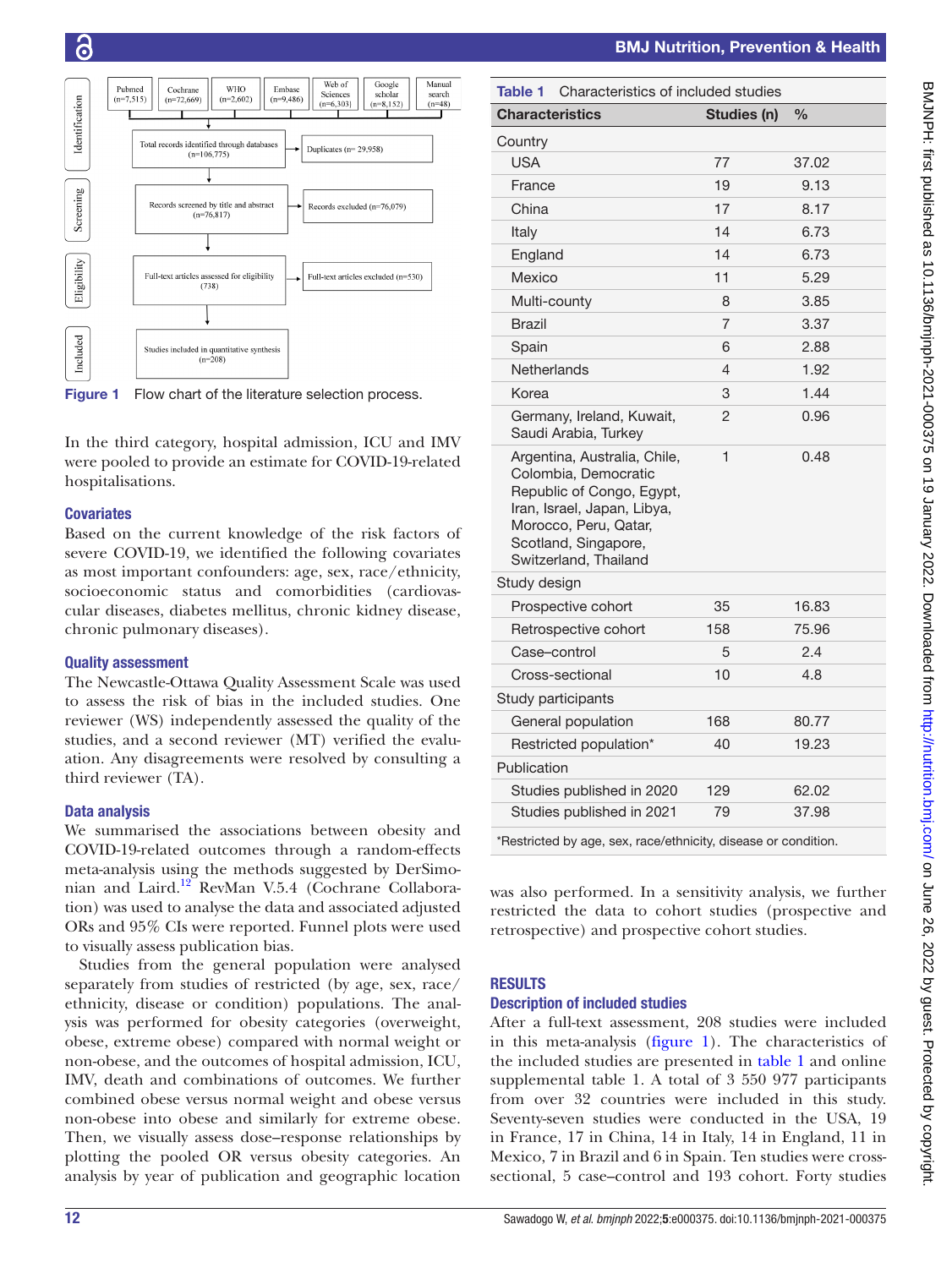| Pooled estimate of the association between obesity and COVID-19 outcomes in the general population (n=168)<br>Table 2                                                                                                                                                                                                                                                                                                                                     |                              |                      |                                   |                                   |                              |                                       |
|-----------------------------------------------------------------------------------------------------------------------------------------------------------------------------------------------------------------------------------------------------------------------------------------------------------------------------------------------------------------------------------------------------------------------------------------------------------|------------------------------|----------------------|-----------------------------------|-----------------------------------|------------------------------|---------------------------------------|
|                                                                                                                                                                                                                                                                                                                                                                                                                                                           | Studies with single outcomes |                      |                                   |                                   | Studies with                 |                                       |
| <b>Exposure</b>                                                                                                                                                                                                                                                                                                                                                                                                                                           | Hospital admission           | <u>50</u>            | <b>NNI</b>                        | <b>Death</b>                      | combinations of<br>outcomes* | admission+ICU+IMV†<br><b>Hospital</b> |
| BMI continuous (5 units)                                                                                                                                                                                                                                                                                                                                                                                                                                  |                              |                      |                                   |                                   |                              |                                       |
| Studies (n)                                                                                                                                                                                                                                                                                                                                                                                                                                               | $\sim$                       |                      | $\mathbf$                         | $\frac{5}{1}$                     | $\frac{3}{5}$                | LO                                    |
| Pooled OR (95% CI)                                                                                                                                                                                                                                                                                                                                                                                                                                        | 1.22 (1.16 to 1.28)          | 1.28 (1.00 to 1.61)  | 1.34 (1.16 to 1.54)               | 1.10 (1.05 to 1.16)               | 1.34(1.16 to 1.61)           | 1.28 (1.00 to 1.47)                   |
| Overweight versus normal weight                                                                                                                                                                                                                                                                                                                                                                                                                           |                              |                      |                                   |                                   |                              |                                       |
| Studies (n)                                                                                                                                                                                                                                                                                                                                                                                                                                               | $\overline{ }$               | $\overline{C}$       | $\frac{2}{3}$                     | $\overline{2}$                    | $\infty$                     | $\overline{c}$                        |
| Pooled OR (95% CI)                                                                                                                                                                                                                                                                                                                                                                                                                                        | 1.22 (1.07 to 1.39)          | 1.20 (1.01 to 1.43)  | 1.22 (1.09 to 1.37)               | 1.02(0.92 to 1.13)                | 1.18 (1.00 to 1.39)          | 1.19 (1.12 to 1.28)                   |
| Obese versus normal weight                                                                                                                                                                                                                                                                                                                                                                                                                                |                              |                      |                                   |                                   |                              |                                       |
| Studies (n)                                                                                                                                                                                                                                                                                                                                                                                                                                               | $\infty$                     | Ξ                    | $\overline{\mathbf{r}}$           | 27                                | တ                            | 22                                    |
| Pooled OR (95% Cl)                                                                                                                                                                                                                                                                                                                                                                                                                                        | 1.40 (1.20 to 1.62)          | 2.08 (1.51 to 2.87)  | 2.15 (1.68 to 2.76)               | 1.23(1.11 to 1.37)                | 1.44 (1.26 to 1.64)          | 1.73(1.53 to 1.97)                    |
| Obese versus non-obese                                                                                                                                                                                                                                                                                                                                                                                                                                    |                              |                      |                                   |                                   |                              |                                       |
| Studies (n)                                                                                                                                                                                                                                                                                                                                                                                                                                               | $\frac{2}{3}$                | 22                   | $\frac{3}{2}$                     | 50                                | 얻                            | 36                                    |
| Pooled OR (95% Cl)                                                                                                                                                                                                                                                                                                                                                                                                                                        | 1.67 (1.51 to 1.85)          | 1.81 (1.55 to 2.12)  | 1.65 (1.39 to 1.97)               | 1.26(1.19 to 1.34)                | 1.93 (1.49 to 2.49)          | 1.72 (1.60 to 1.85)                   |
| Extreme obese versus normal<br>weight                                                                                                                                                                                                                                                                                                                                                                                                                     |                              |                      |                                   |                                   |                              |                                       |
| Studies (n)                                                                                                                                                                                                                                                                                                                                                                                                                                               | 4                            |                      | $\sim$                            | $\frac{2}{3}$                     | $\sim$                       | $\infty$                              |
| Pooled OR (95% CI)                                                                                                                                                                                                                                                                                                                                                                                                                                        | 1.98 (1.76 to 2.23)          | 1.81 (1.08 to 3.05)  | $(1.92 \text{ to } 4.77)$<br>3.03 | 1.94 (1.63 to 2.20)               | 2.01<br>$(1.42)$ to<br>1.69  | (1.53 to 2.81)<br>2.08                |
| Extreme obese versus non-obese                                                                                                                                                                                                                                                                                                                                                                                                                            |                              |                      |                                   |                                   |                              |                                       |
| Studies (n)                                                                                                                                                                                                                                                                                                                                                                                                                                               | $\sim$                       | $\sim$               | $\sim$                            | $\overline{ }$                    | $\sim$                       | 4                                     |
| Pooled OR (95% Cl)                                                                                                                                                                                                                                                                                                                                                                                                                                        | 3.08 (1.60 to 5.92)          | 3.95 (1.08 to 14.46) | 2.91)<br>2.39 (1.96 to            | $(1.75 \text{ to } 3.21)$<br>2.37 | 2.19<br>1.69(1.31 to         | $3.19(2.17)$ to $4.70$                |
| Non-BMI-defined obesity#                                                                                                                                                                                                                                                                                                                                                                                                                                  |                              |                      |                                   |                                   |                              |                                       |
| Studies (n)                                                                                                                                                                                                                                                                                                                                                                                                                                               | $\circ$                      |                      | 2                                 | ᠇                                 | 5                            | 4                                     |
| Pooled OR (95% Cl)                                                                                                                                                                                                                                                                                                                                                                                                                                        |                              | 1.79(1.00 to 3.21)   | 1.27(1.13 to 1.42)                | 2.00 (1.32 to 3.02)               | 1.58 (1.14 to 2.20)          | 1.32 (1.16 to 1.49)                   |
| Studies whose endpoint was the combination of two or more of the following: hospital admission, ICU, IMV, death or other conditions pertaining to a severe disease.<br>tNon-BMI-defined obesity includes neck circumference, waist circumference, waist-to-hip ratio and visceral adipose tissue.<br>BMI, body mass index; ICU, intensive care unit; IMV, invasive mechanical ventilation<br>†Pooled studies included in hospital admission, ICU and IMV. |                              |                      |                                   |                                   |                              |                                       |

<span id="page-3-0"></span>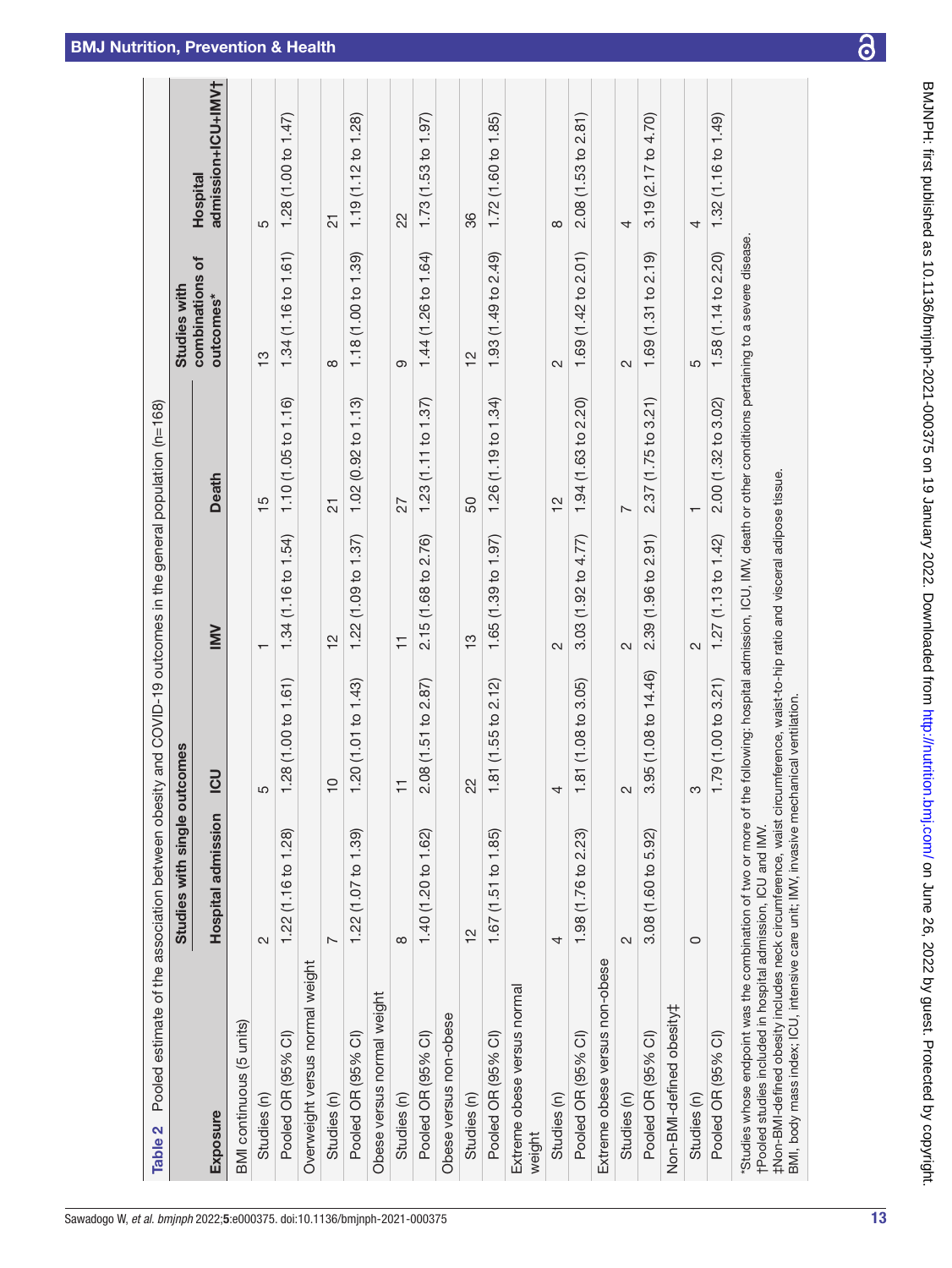<span id="page-4-0"></span>Table 3 Pooled estimate of the association between obesity and COVID-19 outcomes in restricted (by age, sex, race/ ethnicity, disease or condition) populations (n=40)

| <b>Exposure</b>                    | <b>Hospital admission+ICU+IMV*</b> | <b>Death</b>                   | <b>Studies with</b><br>combinations of<br>outcomes† |
|------------------------------------|------------------------------------|--------------------------------|-----------------------------------------------------|
| BMI continuous (5 units)           |                                    |                                |                                                     |
| Studies (n)                        | $\overline{4}$                     | 6                              | 2                                                   |
| Pooled OR (95% CI)                 | 1.16 (1.05 to 1.28)                | 1.16 (1.05 to 1.34)            | 1.69 (0.70 to 4.16)                                 |
| Overweight versus normal weight    |                                    |                                |                                                     |
| Studies (n)                        | 5                                  | 5                              | 3                                                   |
| Pooled OR (95% CI)                 | 1.03 (0.90 to 1.17)                | 1.01 $(0.88 \text{ to } 1.16)$ | 1.51 (0.89 to 2.58)                                 |
| Obese versus normal weight         |                                    |                                |                                                     |
| Studies (n)                        | 5                                  | 5                              | $\overline{2}$                                      |
| Pooled OR (95% CI)                 | 1.16 (0.92 to 1.45)                | 1.03 (0.78 to 1.37)            | 1.33 (0.99 to 1.80)                                 |
| Obese versus non-obese             |                                    |                                |                                                     |
| Studies (n)                        | 6                                  | 9                              | 8                                                   |
| Pooled OR (95% CI)                 | 1.84 (1.43 to 2.37)                | 1.88 (1.61 to 2.19)            | 1.67 (1.29 to 2.15)                                 |
| Extreme obese versus normal weight |                                    |                                |                                                     |
| Studies (n)                        | 2                                  | $\overline{2}$                 | $\overline{1}$                                      |
| Pooled OR (95% CI)                 | 1.33 (0.98 to 1.79)                | 1.40 (1.13 to 1.72)            | 1.22 (0.67 to 2.21)                                 |
| Extreme obese versus non-obese     |                                    |                                |                                                     |
| Studies (n)                        | 0                                  | $\Omega$                       | 1                                                   |
| Pooled OR (95% CI)                 |                                    |                                | 4.10 (1.28 to 13.11)                                |
| Non-BMI-defined obesity‡           |                                    |                                |                                                     |
| Studies (n)                        | 0                                  | 1                              | $\mathbf{1}$                                        |
| Pooled OR (95% CI)                 |                                    | 10.71 (1.57 to 73.06)          | 1.25 (0.98 to 1.59)                                 |

\*Pooled studies included in-hospital admission, ICU and IMV. The estimates for hospital admission, ICU and IMV were not shown separately because of low number of studies.

†Studies whose endpoint was the combination of two or more of the following: hospital admission, ICU, IMV, death or other conditions pertaining to a severe disease.

‡Non-BMI-defined obesity includes neck circumference, waist circumference, waist-to-hip ratio and visceral adipose tissue.

BMI, body mass index; ICU, intensive care unit; IMV, invasive mechanical ventilation.

were conducted in a restricted population and 168 in the general population.

## Association between obesity categories and COVID-19 outcomes

Our results indicate that overweight was associated with higher odds of hospital admission (OR 1.22, 95% CI 1.07 to 1.39, n=7 studies), ICU (OR 1.20, 95% CI 1.01 to 1.43, n=12) and IMV (OR 1.22, 95% CI 1.09 to 1.37, n=12), giving a significant pooled OR for COVID-19-related hospitalisations (OR 1.19, 95% CI 1.12 to 1.28, n=21) ([table](#page-3-0) 2 and [online supplemental figure 1](https://dx.doi.org/10.1136/bmjnph-2021-000375)). However, there was no association between overweight and COVID-19 death (OR 1.02, 95% CI 0.92 to 1.13, n=21). Likewise, in the restricted population analysis [\(table](#page-4-0) 3), overweight was not associated with COVID-19-related hospitalisations (OR 1.03, 95% CI 0.90 to 1.17, n=5) and death (OR 1.01, 95% CI 0.88 to 1.16, n=5).

Patients with obesity were at a high risk of COVID-19 related hospitalisations (OR 1.73, 95% CI 1.53 to 1.97,

n=22) and death (OR 1.23, 95% CI 1.11 to 1.37, n=27) compared with normal weight [\(table](#page-3-0) 2 and [online supple](https://dx.doi.org/10.1136/bmjnph-2021-000375)[mental figure 1](https://dx.doi.org/10.1136/bmjnph-2021-000375)). Similar trends were observed comparing obese with non-obese, extreme obese with normal weight, extreme obese with non-obese and in non-BMI-defined obesity. Overall, the association between obesity categories and COVID-19 outcomes was stronger for COVID-19-related hospitalisations than death. In addition, the association was stronger in the general population than restricted population.

## Dose–response association

We found that every 5-unit increase in BMI was associated with 28% increased odds of COVID-19-related hospitalisations (OR 1.28, 95% CI 1.00 to 1.47, n=5) and 10% increased odds of death (OR 1.10, 95% CI 1.05 to 1.16, n=15) suggesting a linear dose–response association ([table](#page-3-0) 2 and [online supplemental figure 1](https://dx.doi.org/10.1136/bmjnph-2021-000375)). The dose–response analysis confirmed that obesity categories were associated with COVID-19 outcomes in a linear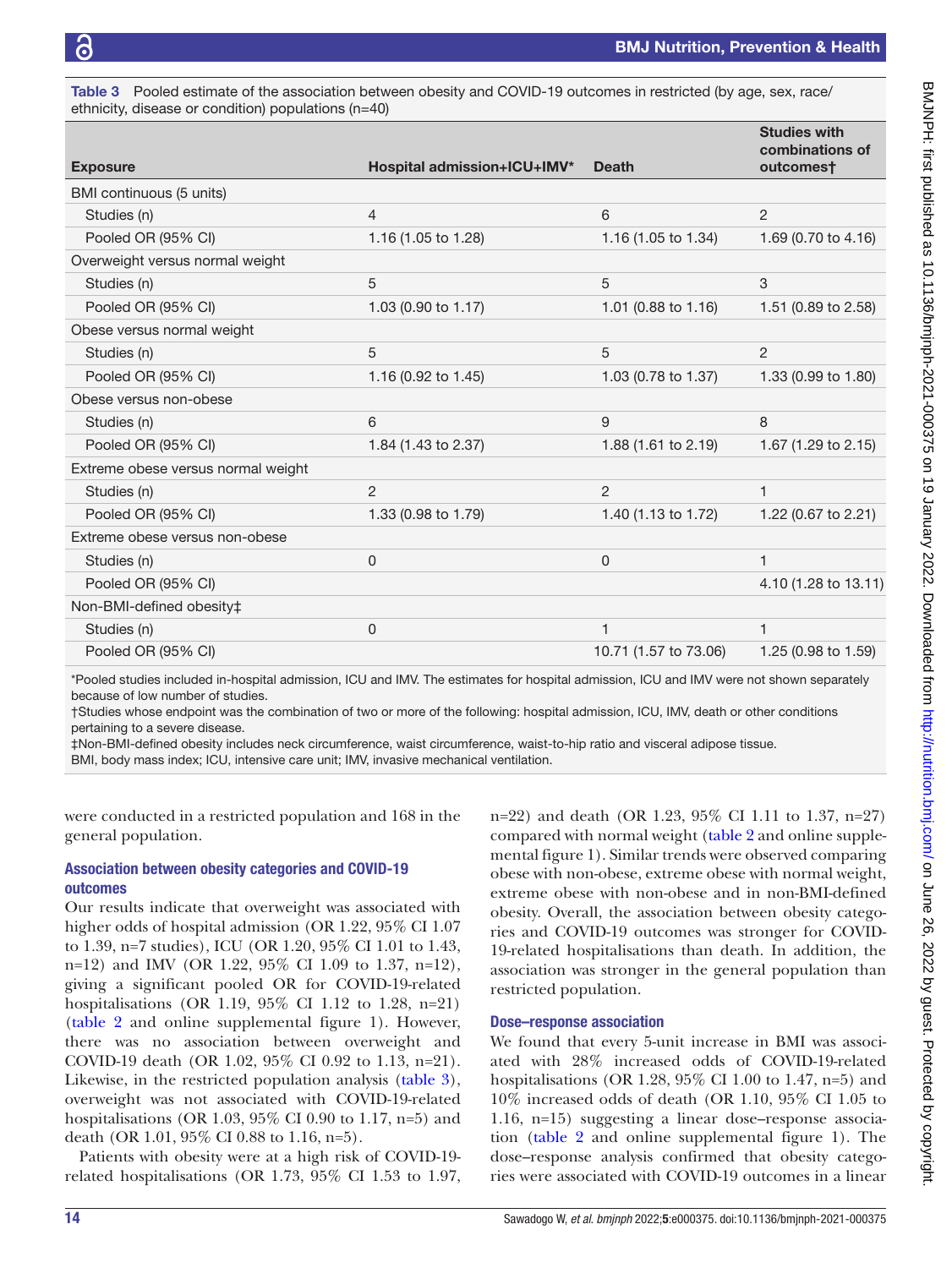$4.5$ 

 $\overline{a}$ 

 $3.5$ 

 $\overline{\mathbf{3}}$ 95% CI

 $2.5$ 

 $\overline{2}$ 

 $15$ 

 $\overline{1}$ 

 $0.5$ 

 $\overline{0}$ 

 $35$ 

 $\overline{a}$ 

 $2.5$ 

 $\overline{z}$ 

 $1.5$ 

 $\overline{1}$  $0.5$ 

 $\epsilon$ 

 $3.5$ 

 $2.5$ 

 $\overline{2}$ 

 $1.5$ 

 $\overline{1}$ 

 $0.5$ 

 $\epsilon$ 

**DR, 95% CI** 

З

**DR, 955 CI** 

c

1 19 (1 07 to 1 39)

Overweight

1.22 (1.09 to 1.37)

Overweight

1.18 (1.00 to 1.39)

<span id="page-5-0"></span>Overweight

1.86 (1.43 to 2.40

ΘŔ.

**Extreme Obese** 

**Extreme Obese** 

**Extreme Obese** 



Figure 2 Dose-response association between obesity categories and COVID-19 outcomes. A) Hospital admission, B) ICU, C) IMV, D) Death, E) combinations of outcomes, F) Hospital admission + ICU + IMV. ICU, intensive care unit; IMV, invasive mechanical ventilation or intubation. Combinations of outcomes regroups studies whose endpoint was the combination of two or more of the following: hospital admission, ICU, IMV, death or other conditions pertaining to a severe disaese. Hospital admission + ICU + IMV is the pooled estimate of studies included in hospital admision, ICU and IMV.

dose–response manner ([figure](#page-5-0) 2). The risk of poor COVID-19 outcomes steadily increased with increasing levels of obesity.

# Low strength of the association over time

Studies with the most recent data showed a weaker association between obesity categories and COVID-19 outcomes compared with the earlier days of the pandemic. For example, comparing patients with obesity to normal weight, the adjusted OR for death was 1.31 (95% CI 1.10 to 1.57, n=17) in studies published in 2020 and 1.17 (95% CI 1.03 to 1.32, n=10) in studies published in 2021 ([table](#page-6-0) 4). Furthermore, the strength of the association decreased following the pattern of the first wave of COVID-19 spread. For example, the association between obesity and COVID-19 death was 1.73 (95% CI 1.36 to 2.20, n=5) in Asian-Pacific countries, 1.43 (95% CI 1.14 to 1.79, n=24) in European countries and 1.13 (95% CI 1.04 to 1.22, n=31) in North American countries ([table](#page-7-0) 5).

#### Sensitivity analysis

The analysis from the general population further restricted to cohort studies [\(online supplemental table](https://dx.doi.org/10.1136/bmjnph-2021-000375)  [2](https://dx.doi.org/10.1136/bmjnph-2021-000375)) and prospective cohort studies ([online supplemental](https://dx.doi.org/10.1136/bmjnph-2021-000375)  [table 3](https://dx.doi.org/10.1136/bmjnph-2021-000375)) were consistent with the main analysis. In both analyses, being overweight was associated with an increased risk of COVID-19-related hospitalisations (OR 1.19, 95% CI 1.12 to 1.28, n=20 and OR 1.30, 95% CI 1.08 to 1.57, n=1), but not death (OR 1.00, 95% CI 0.90 to 1.10, n=20 and OR 1.09, 95% CI 0.94 to 1.26, n=6, respectively). Obesity and extreme obesity remained associated with COVID-19-related hospitalisations and death.

#### Assessment of quality and publication bias

All included studies had a quality score from the Newcastle-Ottawa Quality Assessment Scale ≥6, as shown in [online supplemental table 1](https://dx.doi.org/10.1136/bmjnph-2021-000375), which is acceptable for a meta-analysis. No outstanding bias was found from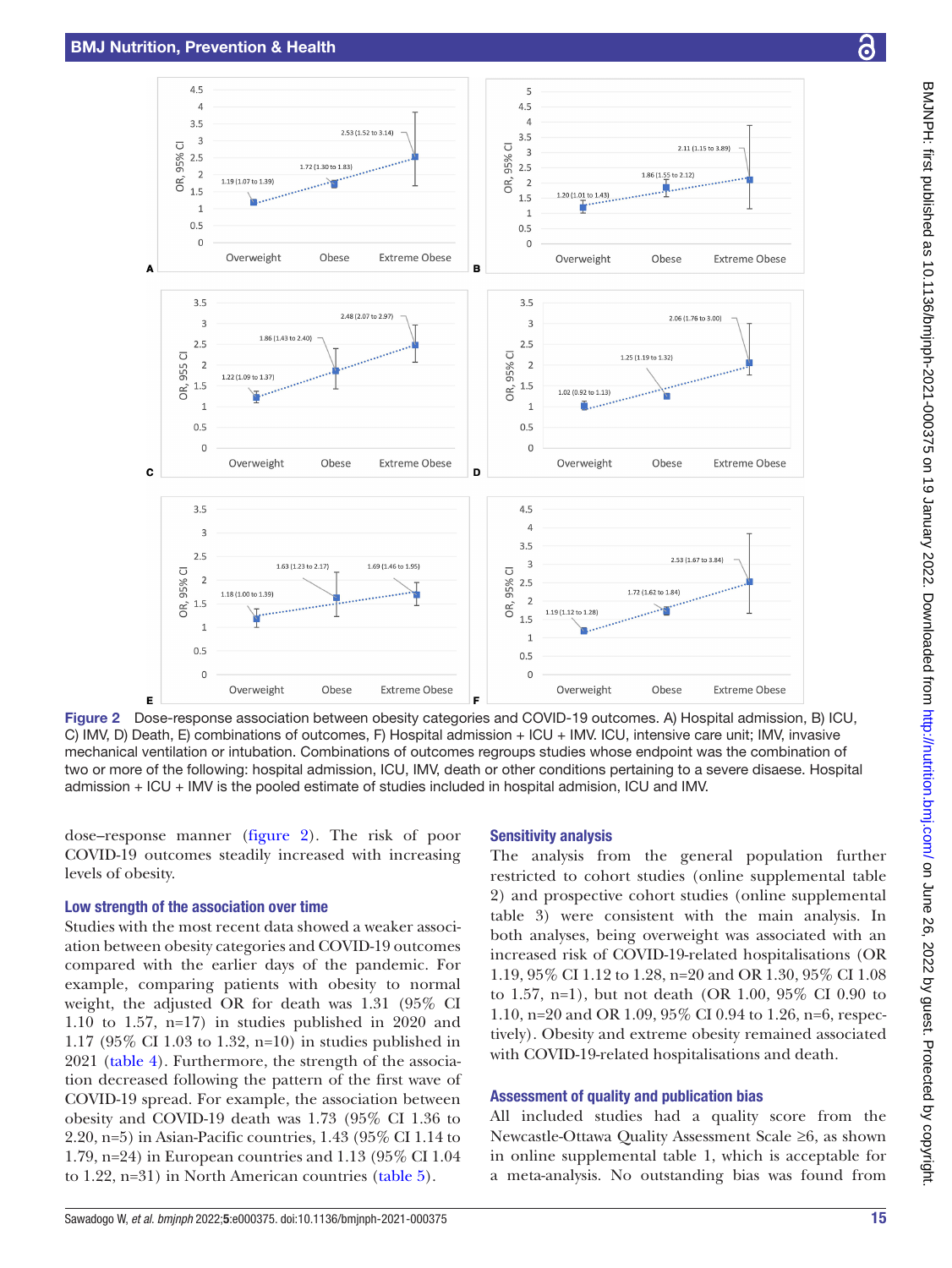<span id="page-6-0"></span>Table 4 Pooled estimate of the association between obesity and COVID-19 outcomes in the general population by publication year (n=168)

|                                          | <b>Hospital admission+ICU+IMV*</b><br><b>Death</b> |                      | <b>Studies with combinations of</b><br>outcomest |                          |                       |                     |
|------------------------------------------|----------------------------------------------------|----------------------|--------------------------------------------------|--------------------------|-----------------------|---------------------|
| Exposure by publication year Studies (n) |                                                    | Pooled OR (95%<br>CI | <b>Studies</b><br>(n)                            | Pooled OR (95%<br>CI     | <b>Studies</b><br>(n) | Pooled OR (95% CI)  |
| BMI continuous (5 units)                 |                                                    |                      |                                                  |                          |                       |                     |
| Studies published in 2020                | $\overline{c}$                                     | 1.34 (1.22 to 1.47)  | 9                                                | 1.10 (1.05 to 1.16)      | $\overline{7}$        | 1.47 (1.16 to 1.93) |
| Studies published in 2021                | 3                                                  | 1.28 (1.00 to 1.61)  | 6                                                | 1.05 (0.86 to 1.28)      | 6                     | 1.34 (1.05 to 1.69) |
| Overweight versus normal<br>weight       |                                                    |                      |                                                  |                          |                       |                     |
| Studies published in 2020                | 11                                                 | 1.30 (1.18 to 1.44)  | 12                                               | 0.98 (0.90 to 1.06)      | $\mathbf{1}$          | 1.60 (0.88 to 2.90) |
| Studies published in 2021                | 10                                                 | 1.13 (1.05 to 1.21)  | 9                                                | 1.18 (0.93 to 1.48)      | 7                     | 1.15 (0.97 to 1.37) |
| Obese versus normal weight               |                                                    |                      |                                                  |                          |                       |                     |
| Studies published in 2020                | 13                                                 | 1.76 (1.54 to 2.01)  | 17                                               | 1.31 (1.10 to 1.57)      | $\overline{2}$        | 1.58 (0.91 to 2.75) |
| Studies published in 2021                | 9                                                  | 1.57 (1.31 to 1.88)  | 10                                               | 1.17 (1.03 to 1.32)      | $\overline{7}$        | 1.45 (1.25 to 1.70) |
| Obese versus non-obese                   |                                                    |                      |                                                  |                          |                       |                     |
| Studies published in 2020                | 25                                                 | 1.82 (1.58 to 2.10)  | 33                                               | 1.29 (1.18 to 1.42)      | 8                     | 1.97 (1.33 to 2.92) |
| Studies published in 2021                | 12                                                 | 1.65 (1.51 to 1.80)  | 17                                               | 1.24 (1.16 to 1.33)      | $\overline{4}$        | 1.94 (1.38 to 2.73) |
| Extreme obese versus normal<br>weight    |                                                    |                      |                                                  |                          |                       |                     |
| Studies published in 2020                | $\overline{2}$                                     | 2.51 (1.85 to 3.42)  | 6                                                | 1.98 (1.63 to 2.41)      | $\mathbf{1}$          | 1.80 (1.47 to 2.20) |
| Studies published in 2021                | 6                                                  | 1.98 (1.43 to 2.73)  | 6                                                | 1.89 (1.39 to 2.56)      | $\mathbf{1}$          | 1.49 (1.11 to 2.00) |
| Extreme obese versus non-<br>obese       |                                                    |                      |                                                  |                          |                       |                     |
| Studies published in 2020                | 3                                                  | 2.30 (1.96 to 2.69)  | 4                                                | 2.17 (1.49 to 3.17)      | $\overline{2}$        | 1.69 (1.31 to 2.19) |
| Studies published in 2021                | $\mathbf{1}$                                       | 5.55 (3.20 to 9.62)  | 3                                                | 3.26 (1.61 to 6.62)      | $\mathbf 0$           | $\qquad \qquad -$   |
| Non-BMI-defined obesity‡                 |                                                    |                      |                                                  |                          |                       |                     |
| Studies published in 2020                | $\overline{4}$                                     | 1.32 (1.16 to 1.49)  | $\mathbf 0$                                      | $\overline{\phantom{0}}$ | 3                     | 1.80 (0.91 to 3.56) |
| Studies published in 2021                | 0                                                  |                      | $\mathbf{1}$                                     | 2.00 (1.32 to 3.02)      | $\overline{2}$        | 1.50 (1.10 to 2.03) |

\*Pooled studies included in-hospital admission, ICU and IMV. The estimates for hospital admission, ICU and IMV were not shown separately because of low number of studies.

†Studies whose endpoint was the combination of two or more of the following: hospital admission, ICU, IMV, death or other conditions pertaining to a severe disease.

‡Non-BMI-defined obesity includes neck circumference, waist circumference, waist-to-hip ratio and visceral adipose tissue. BMI, body mass index; ICU, intensive care unit; IMV, invasive mechanical ventilation.

a visual inspection of the funnel plots [\(online supple](https://dx.doi.org/10.1136/bmjnph-2021-000375)[mental figure 2](https://dx.doi.org/10.1136/bmjnph-2021-000375)).

## **DISCUSSION**

We found that being overweight increases the risk of COVID-19-related hospitalisations but not death while obesity and extreme obesity increase the risk of both COVID-19-related hospitalisations and death. In addition, there was a linear dose–response association between obesity categories and COVID-19 outcomes. However, the strength of the association has weakened over time following the pattern of the first wave of COVID-19.

We included studies that used BMI as a continuous variable. To the best of our knowledge, this is the first metaanalysis to summarise studies that reported a continuous BMI. We found that the pooled estimate was consistent

with the findings from the categorised BMI and the dose– response analysis. This finding of dose–response relationships should inform future causation studies.

In the analysis restricted to the general population, we reached statistical significance for overweight and hospital admission, ICU and IMV, but not death. Yang *et al* found similar results concerning hospital admission (OR 2.09, 95% CI 1.22 to 3.60), IMV (OR 1.40, 95% CI 1.13 to 1.73) and death (OR 1.10, 95% CI 0.84 to 1.45), but did not reach statistical significance for ICU admis-sion (OR 3.10, 95% CI 0.[7](#page-8-6)6 to  $12.61$ ).<sup>7</sup> Another study by Yang *et al*<sup>[13](#page-8-11)</sup> found a significant result for hospital admission (OR 1.30, 95% CI 1.09 to 1.57) with only two studies and reported results for death (OR 1.06, 95% CI 0.79 to 1.42) similar to our findings. In the restricted population, overweight was not associated with COVID-19-related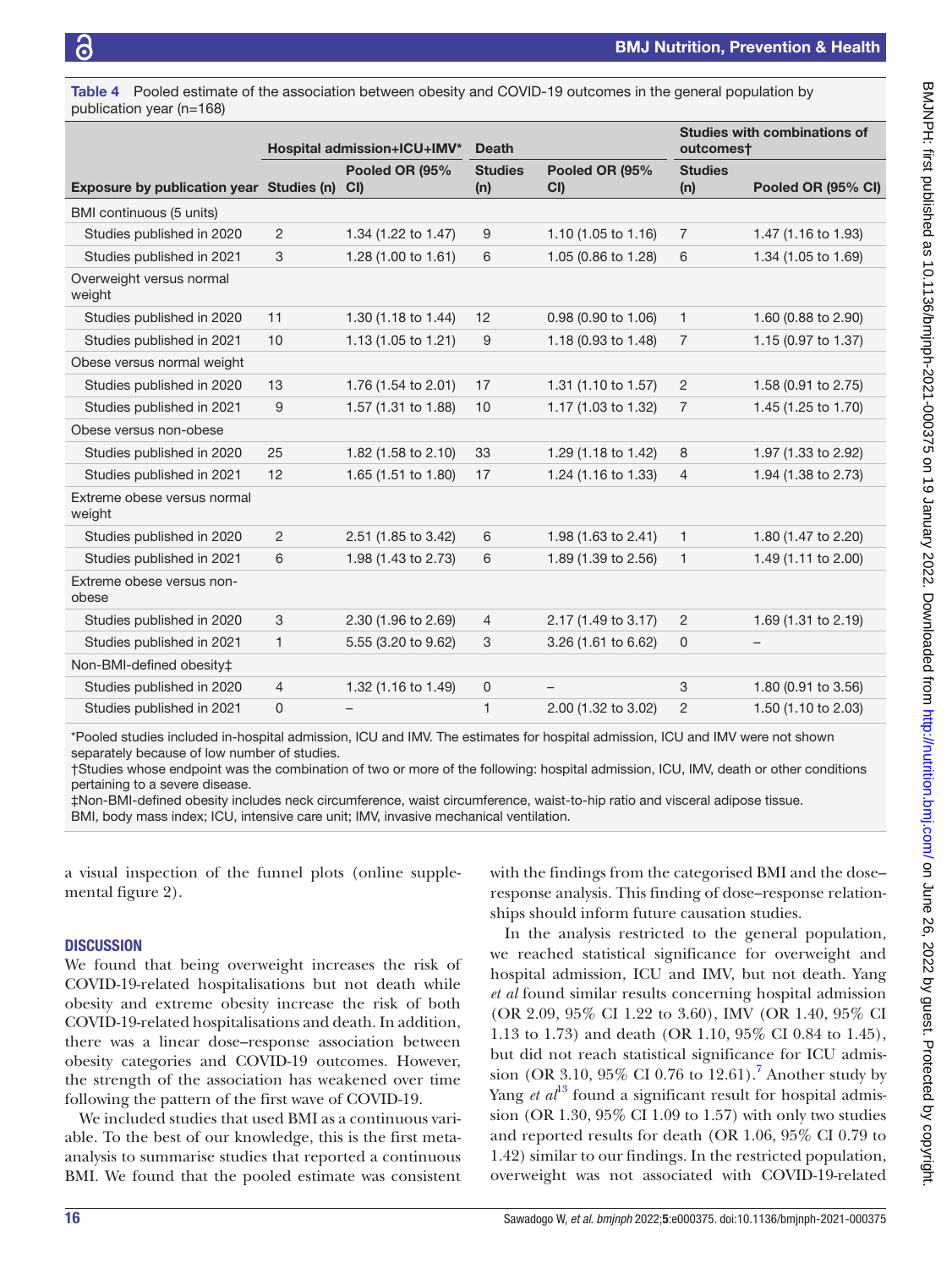<span id="page-7-0"></span>Table 5 Pooled estimate of the association between obesity and COVID-19 outcomes in the general population by region (n=150)

|                           | <b>Hospital</b><br>admission+ICU+IMV* |                       | <b>Death</b>          |                        | <b>Studies with combinations</b><br>of outcomest |                          |
|---------------------------|---------------------------------------|-----------------------|-----------------------|------------------------|--------------------------------------------------|--------------------------|
| <b>Exposure by region</b> | <b>Studies</b><br>(n)                 | Pooled OR (95%<br>CI) | <b>Studies</b><br>(n) | Pooled OR (95% CI) (n) | <b>Studies</b>                                   | Pooled OR (95%<br>CI     |
| BMI continuous (5 units)  |                                       |                       |                       |                        |                                                  |                          |
| Asian-Pacific             | 0                                     | -                     | 1                     | 4.32 (1.05 to 17.9)    | 5                                                | 2.49 (1.76 to 3.44)      |
| Europe                    | 3                                     | 1.28 (1.00 to 1.61)   | 5                     | 1.16 (1.00 to 1.28)    | 3                                                | 1.22 (0.95 to 1.54)      |
| North America             | 1                                     | 1.28 (1.16 to 1.47)   | 8                     | 1.05 (0.95 to 1.16)    | $\overline{2}$                                   | 1.10 (0.90 to 1.28)      |
| Overweight                |                                       |                       |                       |                        |                                                  |                          |
| Asian-Pacific             | 1                                     | 0.84 (0.46 to 1.55)   | 1                     | 0.53(0.14, 2.00)       | 3                                                | 1.16 (1.00 to 1.33)      |
| Europe                    | 3                                     | 2.11 (1.28 to 3.46)   | 6                     | 1.14 (0.93 to 1.39)    | $\overline{2}$                                   | 1.68 (0.78 to 3.65)      |
| North America             | 15                                    | 1.18 (1.10 to 1.25)   | 14                    | 1.00 (0.88 to 1.14)    | 3                                                | 1.03 (0.82 to 1.29)      |
| Obese                     |                                       |                       |                       |                        |                                                  |                          |
| Asian-Pacific             | 3                                     | 2.35 (1.17 to 1.56)   | 5                     | 1.73 (1.36 to 2.20)    | 9                                                | 2.37 (1.60 to 3.53)      |
| Europe                    | 14                                    | 2.64 (1.81 to 3.86)   | 24                    | 1.43 (1.14 to 1.79)    | 5                                                | 1.42 (1.24 to 1.63)      |
| North America             | 34                                    | 1.52 (1.45 to 1.59)   | 41                    | 1.13 (1.04 to 1.22)    | 6                                                | 1.38 (1.18 to 1.62)      |
| Extreme obese             |                                       |                       |                       |                        |                                                  |                          |
| Asian-Pacific             | $\mathbf 0$                           | $\qquad \qquad -$     | 1                     | 4.32 (1.37 to 13.61)   | 0                                                | $\overline{\phantom{0}}$ |
| Europe                    | 2                                     | 4.08 (2.13 to 7.82)   | 5                     | 2.56 (2.11 to 3.11)    | 1                                                | 2.30 (1.20 to 4.40)      |
| North America             | 9                                     | 2.25 (1.91 to 2.65)   | 13                    | 1.81 (1.57 to 2.08)    | 3                                                | 1.66 (1.44 to 1.93)      |
| Non-BMI-defined obesity‡  |                                       |                       |                       |                        |                                                  |                          |
| Asian-Pacific             | $\mathbf 0$                           |                       | 0                     |                        | $\mathbf{1}$                                     | 2.47 (1.02 to 5.98)      |
| Europe                    | 4                                     | 1.32 (1.16 to 1.49)   | 0                     |                        | 3                                                | 1.63 (1.00 to 2.66)      |
| North America             | 0                                     |                       | 1                     | 2.00 (1.32 to 3.02)    | 1                                                | 1.28 (0.92 to 1.79)      |

\*Pooled studies included in-hospital admission, ICU and IMV. The estimates for hospital admission, ICU and IMV were not shown separately because of low number of studies.

†Studies whose endpoint was the combination of two or more of the following: hospital admission, ICU, IMV, death or other conditions pertaining to a severe disease.

‡Non-BMI-defined obesity includes neck circumference, waist circumference, waist-to-hip ratio and visceral adipose tissue.

BMI, body mass index; ICU, intensive care unit; IMV, invasive mechanical ventilation.

outcomes. This null finding is probably due to the heterogeneity of this group.

We found a significant association between obesity and extreme obesity with hospital admission, ICU, IMV and death. These results are consistent with the previous meta-analysis.[7 8](#page-8-6) However, we noticed a reduction in the strength of the association in general compared with previous studies.[7 8 13](#page-8-6) This might be due to our inclusion criteria which included only peer-reviewed studies that adjusted for at least one confounder. The relation between obesity and COVID-19 outcomes is confounded by variables such as age, sex and comorbidities, and adjusting for these variables could reduce the effect estimate. Additionally, studies with the most recent data showed a weaker association between obesity and COVID-19 outcomes compared with the earlier days of the pandemic. As the disease progressed, there has been an improvement in the care including better healthcare facilities preparedness, knowledge, and experience on clinical management, the finding of new drugs and

increased public awareness about the disease transmission and prevention.

Our finding of the association between non-BMIdefined obesity and COVID-19 outcomes adds to the literature. Systematic reviews including non-BMI obesity are rare with the highest number of included studies being  $4.14$  BMI, which is widely used to assess obesity, is often criticised as not reflecting an accurate adiposity status. Therefore, including studies that used non-BMI-defined obesity strengthens our results.

The underlying mechanism by which obesity could increase the risk of severe COVID-19 has been discussed in numerous publications. $5615$  First, adipose tissue could be a reservoir for viral production. This is because obesity is known to increase ACE2 expression which facilitates the cellular entry of SARS-CoV-2. Second, obesity is linked to impaired immune function which weakens the body that fails to contain viral replication. Third, obesity increases inflammation, which may have effects on the lung parenchyma and bronchi. Fourth, obesity decreases